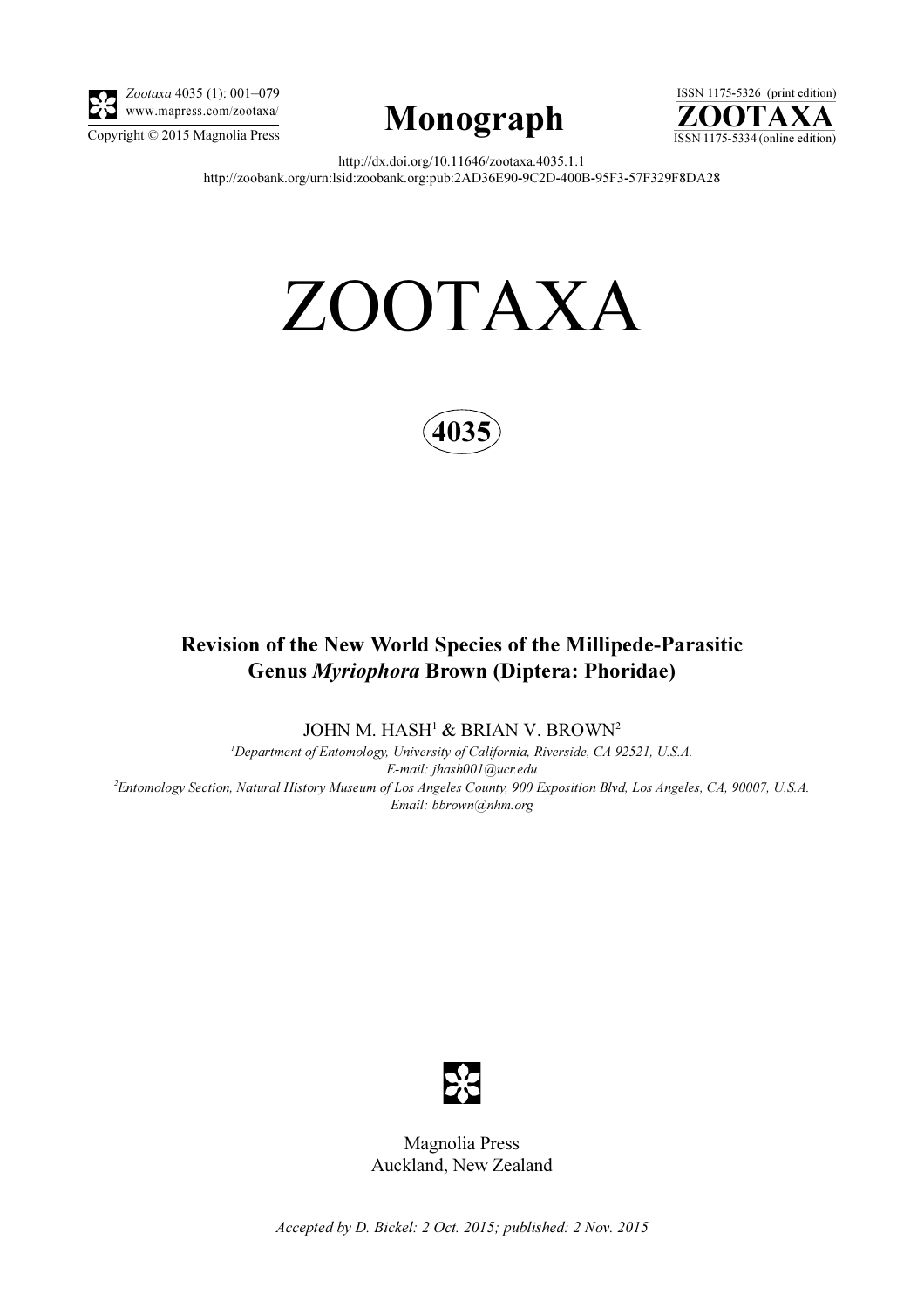### JOHN M. HASH & BRIAN V. BROWN

Revision of the New World Species of the Millipede-Parasitic Genus Myriophora Brown (Diptera: Phoridae) (Zootaxa 4035)

79 pp.; 30 cm. 2 Nov. 2015 ISBN 978-1-77557-819-2 (paperback) ISBN 978-1-77557-820-8(Online edition)

FIRST PUBLISHED IN 2015 BY Magnolia Press P.O. Box 41-383 Auckland 1346 New Zealand e-mail: zootaxa@mapress.com http://www.mapress.com/zootaxa/

© 2015 Magnolia Press

All rights reserved.

No part of this publication may be reproduced, stored, transmitted or disseminated, in any form, or by any means, without prior written permission from the publisher, to whom all requests to reproduce copyright material should be directed in writing.

This authorization does not extend to any other kind of copying, by any means, in any form, and for any purpose other than private research use.

ISSN 1175-5326 (Print edition) ISSN 1175-5334 (Online edition)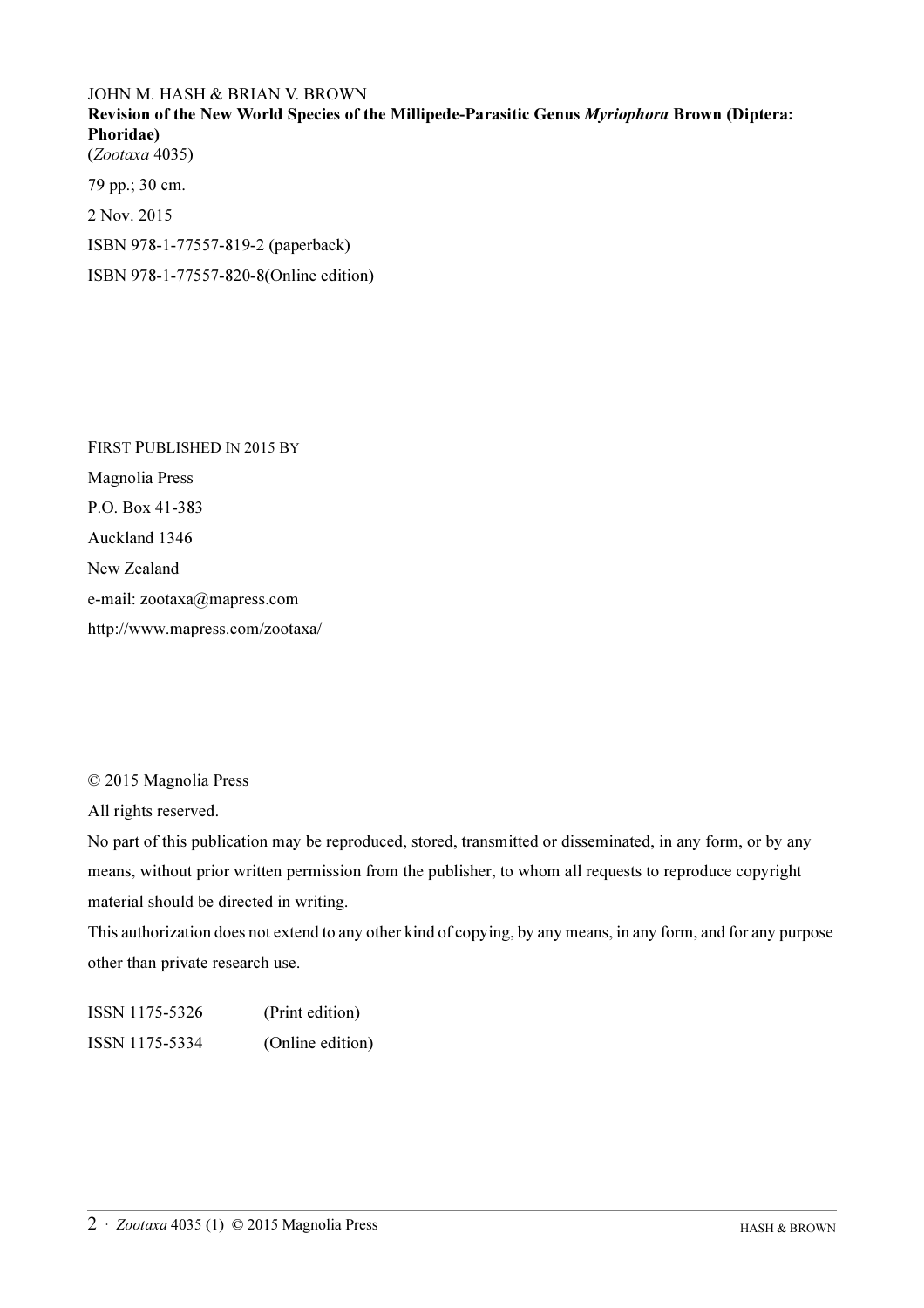#### **Table of contents**